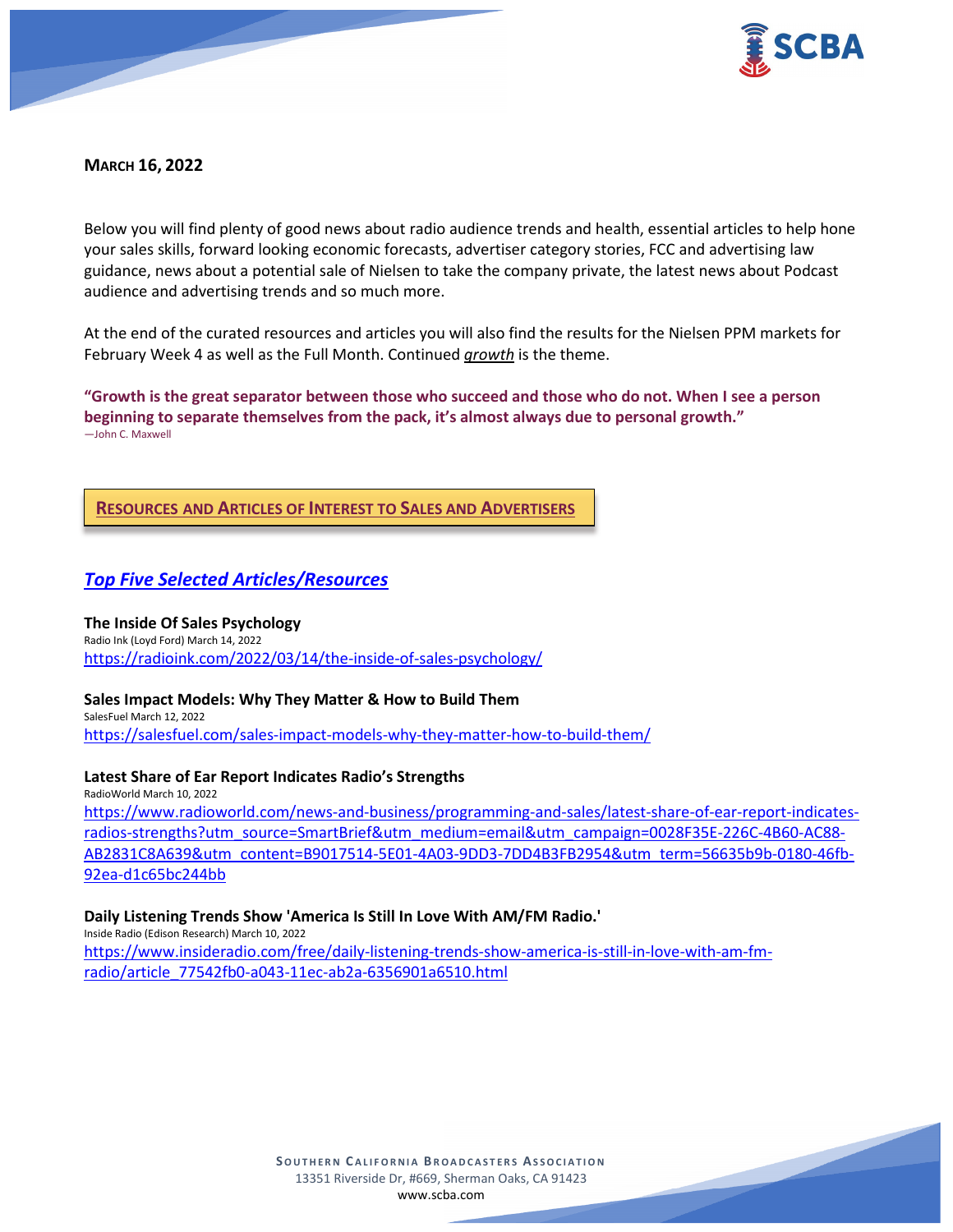

**NCAA Tournament Advertising: Use of Trademarks and … One More Thing (2022 Update – Part 2)** Broadcast Law Blog (Mitchell Stabbe) March 8, 2022 [https://www.broadcastlawblog.com/2022/03/articles/ncaa-tournament-advertising-use-of-trademarks-and-](https://www.broadcastlawblog.com/2022/03/articles/ncaa-tournament-advertising-use-of-trademarks-and-one-more-thing-2022-update-part-2/?utm_source=David+Oxenford%2C+Esq+-+Broadcast+Law+Blog&utm_campaign=f0d33b37d0-RSS_EMAIL_CAMPAIGN&utm_medium=email&utm_term=0_550fd6c4c6-f0d33b37d0-70422897)one-more-thing-2022-update-part-[2/?utm\\_source=David+Oxenford%2C+Esq+](https://www.broadcastlawblog.com/2022/03/articles/ncaa-tournament-advertising-use-of-trademarks-and-one-more-thing-2022-update-part-2/?utm_source=David+Oxenford%2C+Esq+-+Broadcast+Law+Blog&utm_campaign=f0d33b37d0-RSS_EMAIL_CAMPAIGN&utm_medium=email&utm_term=0_550fd6c4c6-f0d33b37d0-70422897)-[+Broadcast+Law+Blog&utm\\_campaign=f0d33b37d0-](https://www.broadcastlawblog.com/2022/03/articles/ncaa-tournament-advertising-use-of-trademarks-and-one-more-thing-2022-update-part-2/?utm_source=David+Oxenford%2C+Esq+-+Broadcast+Law+Blog&utm_campaign=f0d33b37d0-RSS_EMAIL_CAMPAIGN&utm_medium=email&utm_term=0_550fd6c4c6-f0d33b37d0-70422897) [RSS\\_EMAIL\\_CAMPAIGN&utm\\_medium=email&utm\\_term=0\\_550fd6c4c6-f0d33b37d0-70422897](https://www.broadcastlawblog.com/2022/03/articles/ncaa-tournament-advertising-use-of-trademarks-and-one-more-thing-2022-update-part-2/?utm_source=David+Oxenford%2C+Esq+-+Broadcast+Law+Blog&utm_campaign=f0d33b37d0-RSS_EMAIL_CAMPAIGN&utm_medium=email&utm_term=0_550fd6c4c6-f0d33b37d0-70422897)

# *Curated Articles/Resources for Reference, Background and Tracking*

## **A Computer Brand Invests in Spot Radio**

Radio + Television Business Report March 14, 2022 <https://www.rbr.com/a-computer-brand-invests-in-spot-radio/>

#### **NRF: Retail sales to grow between 6% and 8% in 2022**

Chain Store Age (National Retail Federation) March 15, 2022 [https://chainstoreage.com/nrf-retail-sales-grow-between-6-and-8-](https://chainstoreage.com/nrf-retail-sales-grow-between-6-and-8-2022?oly_enc_id=8319H4585489H7M&utm_source=omeda&utm_medium=email&utm_campaign=NL_CSA+Day+Breaker&utm_keyword=) [2022?oly\\_enc\\_id=8319H4585489H7M&utm\\_source=omeda&utm\\_medium=email&utm\\_campaign=NL\\_CSA+Da](https://chainstoreage.com/nrf-retail-sales-grow-between-6-and-8-2022?oly_enc_id=8319H4585489H7M&utm_source=omeda&utm_medium=email&utm_campaign=NL_CSA+Day+Breaker&utm_keyword=) [y+Breaker&utm\\_keyword=](https://chainstoreage.com/nrf-retail-sales-grow-between-6-and-8-2022?oly_enc_id=8319H4585489H7M&utm_source=omeda&utm_medium=email&utm_campaign=NL_CSA+Day+Breaker&utm_keyword=)

#### **Survey: Younger consumers drive shift toward mobile shopping**

Chain Store Age March 15, 2022 [https://chainstoreage.com/survey-younger-consumers-drive-shift-toward-mobile](https://chainstoreage.com/survey-younger-consumers-drive-shift-toward-mobile-shopping?utm_source=omeda&utm_medium=email&utm_campaign=NL_CSA+Day+Breaker&utm_keyword=&oly_enc_id=8319H4585489H7M)[shopping?utm\\_source=omeda&utm\\_medium=email&utm\\_campaign=NL\\_CSA+Day+Breaker&utm\\_keyword=&ol](https://chainstoreage.com/survey-younger-consumers-drive-shift-toward-mobile-shopping?utm_source=omeda&utm_medium=email&utm_campaign=NL_CSA+Day+Breaker&utm_keyword=&oly_enc_id=8319H4585489H7M) [y\\_enc\\_id=8319H4585489H7M](https://chainstoreage.com/survey-younger-consumers-drive-shift-toward-mobile-shopping?utm_source=omeda&utm_medium=email&utm_campaign=NL_CSA+Day+Breaker&utm_keyword=&oly_enc_id=8319H4585489H7M)

## **Local Radio Ads Save A Car Dealership That Switched Its Focus To Buying Consumer Vehicles.**

Inside Radio (Automotive News) March 15, 2022 [https://www.insideradio.com/free/local-radio-ads-save-a-car-dealership-that-switched-its-focus-to-buying](https://www.insideradio.com/free/local-radio-ads-save-a-car-dealership-that-switched-its-focus-to-buying-consumer-vehicles/article_7bbc4b7c-a42c-11ec-9509-3f3c231cbed8.html)[consumer-vehicles/article\\_7bbc4b7c-a42c-11ec-9509-3f3c231cbed8.html](https://www.insideradio.com/free/local-radio-ads-save-a-car-dealership-that-switched-its-focus-to-buying-consumer-vehicles/article_7bbc4b7c-a42c-11ec-9509-3f3c231cbed8.html)

## **What Are the Best Social Selling Techniques?**

The Center For Sales Strategy (Amanda Meade) March 15, 2022 [https://blog.thecenterforsalesstrategy.com/what-are-the-best-social-selling](https://blog.thecenterforsalesstrategy.com/what-are-the-best-social-selling-techniques?utm_campaign=subscriber&utm_medium=email&_hsmi=206859130&_hsenc=p2ANqtz-8TUkLsu1OzbI5m69pd3KlTlMN-28ORObs-6-fexA19CvGorz_lAKkRqPpVX9treQpoBHrizWEIspGdWCX75b4XZM7SAw&utm_content=206859130&utm_source=hs_email)[techniques?utm\\_campaign=subscriber&utm\\_medium=email&\\_hsmi=206859130&\\_hsenc=p2ANqtz](https://blog.thecenterforsalesstrategy.com/what-are-the-best-social-selling-techniques?utm_campaign=subscriber&utm_medium=email&_hsmi=206859130&_hsenc=p2ANqtz-8TUkLsu1OzbI5m69pd3KlTlMN-28ORObs-6-fexA19CvGorz_lAKkRqPpVX9treQpoBHrizWEIspGdWCX75b4XZM7SAw&utm_content=206859130&utm_source=hs_email)-[8TUkLsu1OzbI5m69pd3KlTlMN](https://blog.thecenterforsalesstrategy.com/what-are-the-best-social-selling-techniques?utm_campaign=subscriber&utm_medium=email&_hsmi=206859130&_hsenc=p2ANqtz-8TUkLsu1OzbI5m69pd3KlTlMN-28ORObs-6-fexA19CvGorz_lAKkRqPpVX9treQpoBHrizWEIspGdWCX75b4XZM7SAw&utm_content=206859130&utm_source=hs_email)-28ORObs-6 [fexA19CvGorz\\_lAKkRqPpVX9treQpoBHrizWEIspGdWCX75b4XZM7SAw&utm\\_content=206859130&utm\\_so](https://blog.thecenterforsalesstrategy.com/what-are-the-best-social-selling-techniques?utm_campaign=subscriber&utm_medium=email&_hsmi=206859130&_hsenc=p2ANqtz-8TUkLsu1OzbI5m69pd3KlTlMN-28ORObs-6-fexA19CvGorz_lAKkRqPpVX9treQpoBHrizWEIspGdWCX75b4XZM7SAw&utm_content=206859130&utm_source=hs_email)urce= [hs\\_email](https://blog.thecenterforsalesstrategy.com/what-are-the-best-social-selling-techniques?utm_campaign=subscriber&utm_medium=email&_hsmi=206859130&_hsenc=p2ANqtz-8TUkLsu1OzbI5m69pd3KlTlMN-28ORObs-6-fexA19CvGorz_lAKkRqPpVX9treQpoBHrizWEIspGdWCX75b4XZM7SAw&utm_content=206859130&utm_source=hs_email)

## **Majority Of Advertisers Plan To Increase Spend On Podcasting and Streaming Audio.**

Inside Radio (Advertiser Perceptions) March 14, 2022 [https://www.insideradio.com/free/majority-of-advertisers-plan-to-increase-spend-on-podcasting-and](https://www.insideradio.com/free/majority-of-advertisers-plan-to-increase-spend-on-podcasting-and-streaming-audio/article_5b96d3ce-a361-11ec-b45c-275e3f03c9db.html)[streaming-audio/article\\_5b96d3ce-a361-11ec-b45c-275e3f03c9db.html](https://www.insideradio.com/free/majority-of-advertisers-plan-to-increase-spend-on-podcasting-and-streaming-audio/article_5b96d3ce-a361-11ec-b45c-275e3f03c9db.html)

## **Automotive TV Spending Jumps 154% vs. Year-Ago**

Media Post March 13, 2022

[https://www.mediapost.com/publications/article/372026/automotive-tv-spending-jumps-154-vs-year](https://www.mediapost.com/publications/article/372026/automotive-tv-spending-jumps-154-vs-year-ago.html?utm_source=newsletter&utm_medium=email&utm_content=readmore&utm_campaign=125585&hashid=Xbl3-p0DS1exdHSa15Xu_g)[ago.html?utm\\_source=newsletter&utm\\_medium=email&utm\\_content=readmore&utm\\_campaign=125585&has](https://www.mediapost.com/publications/article/372026/automotive-tv-spending-jumps-154-vs-year-ago.html?utm_source=newsletter&utm_medium=email&utm_content=readmore&utm_campaign=125585&hashid=Xbl3-p0DS1exdHSa15Xu_g) hid=Xbl3-[p0DS1exdHSa15Xu\\_g](https://www.mediapost.com/publications/article/372026/automotive-tv-spending-jumps-154-vs-year-ago.html?utm_source=newsletter&utm_medium=email&utm_content=readmore&utm_campaign=125585&hashid=Xbl3-p0DS1exdHSa15Xu_g)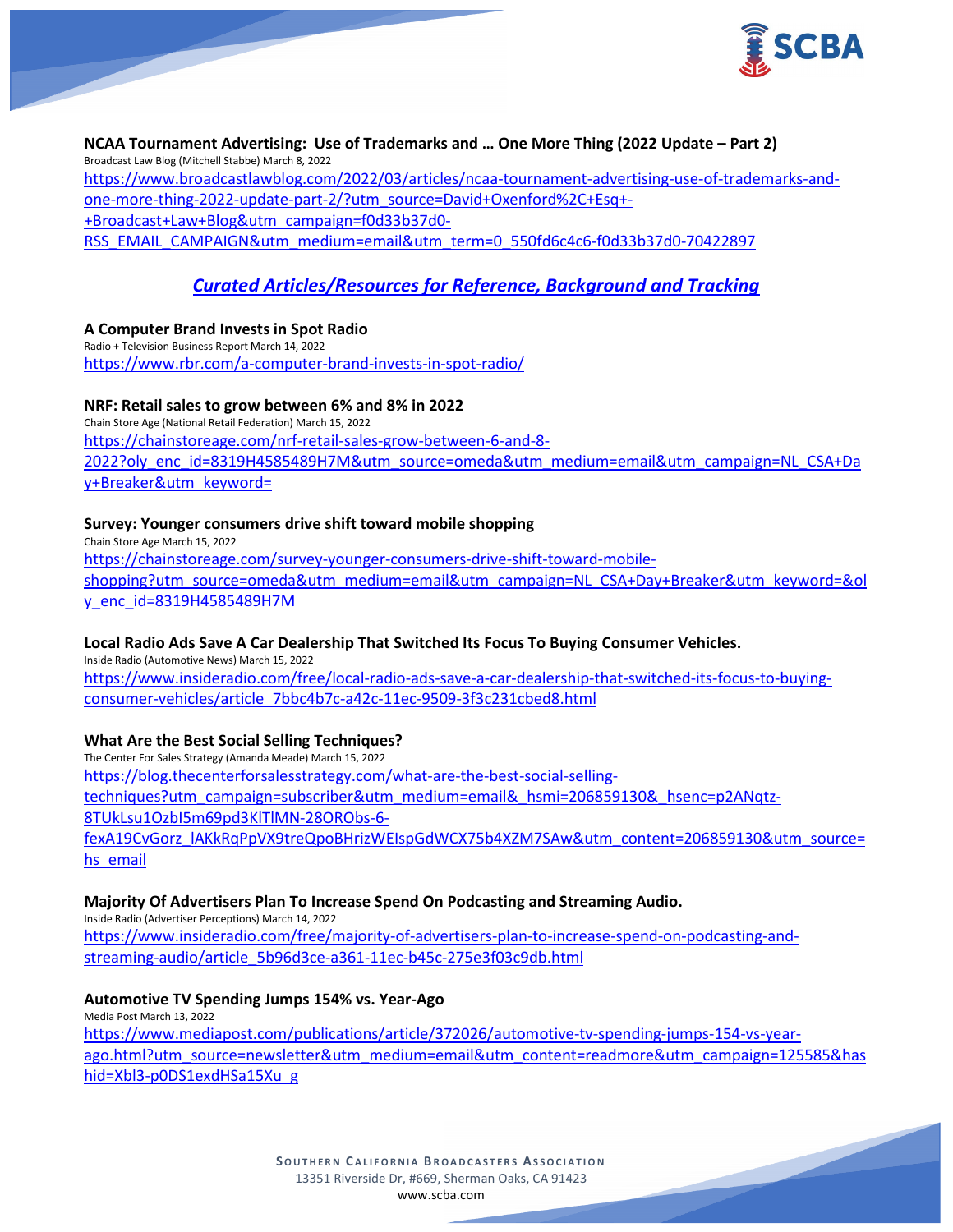

#### **Selling Audience Loyalty**

Radio Ink (Marc Greenspan) March 14, 2022 <https://radioink.com/2022/03/14/selling-audience-loyalty/>

#### **Auto Analyst Sees 'Small Green Shoots Of Optimism' As Dealer Inventories Begin To Grow.**

Inside Radio (Cox Automotive Dealer Sentiment Index) March 14, 2022 [https://www.insideradio.com/free/auto-analyst-sees-small-green-shoots-of-optimism-as-dealer-inventories](https://www.insideradio.com/free/auto-analyst-sees-small-green-shoots-of-optimism-as-dealer-inventories-begin-to-grow/article_7a80dc58-a361-11ec-873f-8307906409c5.html)[begin-to-grow/article\\_7a80dc58-a361-11ec-873f-8307906409c5.html](https://www.insideradio.com/free/auto-analyst-sees-small-green-shoots-of-optimism-as-dealer-inventories-begin-to-grow/article_7a80dc58-a361-11ec-873f-8307906409c5.html)

**Inflation concerns top of mind among consumers — here's what they would cut first** Chain Store Age (ICSC's Economic Event Sensitivity Survey) March 11, 2022 [https://chainstoreage.com/inflation-concerns-top-mind-among-consumers-heres-what-they-would-cut](https://chainstoreage.com/inflation-concerns-top-mind-among-consumers-heres-what-they-would-cut-first?oly_enc_id=8319H4585489H7M&utm_source=omeda&utm_medium=email&utm_campaign=NL_CSA+Day+Breaker&utm_keyword=)[first?oly\\_enc\\_id=8319H4585489H7M&utm\\_source=omeda&utm\\_medium=email&utm\\_campaign=NL\\_CSA+Day](https://chainstoreage.com/inflation-concerns-top-mind-among-consumers-heres-what-they-would-cut-first?oly_enc_id=8319H4585489H7M&utm_source=omeda&utm_medium=email&utm_campaign=NL_CSA+Day+Breaker&utm_keyword=) [+Breaker&utm\\_keyword=](https://chainstoreage.com/inflation-concerns-top-mind-among-consumers-heres-what-they-would-cut-first?oly_enc_id=8319H4585489H7M&utm_source=omeda&utm_medium=email&utm_campaign=NL_CSA+Day+Breaker&utm_keyword=)

#### **Spending momentum rebounds in February, fueled by older Americans**

Chain Store Age (Visa U.S. Spending Momentum Index) March 10, 2022 [https://chainstoreage.com/spending-momentum-rebounds-february-fueled-older](https://chainstoreage.com/spending-momentum-rebounds-february-fueled-older-americans?oly_enc_id=8319H4585489H7M&utm_source=omeda&utm_medium=email&utm_campaign=NL_CSA+Day+Breaker&utm_keyword=)[americans?oly\\_enc\\_id=8319H4585489H7M&utm\\_source=omeda&utm\\_medium=email&utm\\_campaign=NL\\_CS](https://chainstoreage.com/spending-momentum-rebounds-february-fueled-older-americans?oly_enc_id=8319H4585489H7M&utm_source=omeda&utm_medium=email&utm_campaign=NL_CSA+Day+Breaker&utm_keyword=) [A+Day+Breaker&utm\\_keyword=](https://chainstoreage.com/spending-momentum-rebounds-february-fueled-older-americans?oly_enc_id=8319H4585489H7M&utm_source=omeda&utm_medium=email&utm_campaign=NL_CSA+Day+Breaker&utm_keyword=)

#### **Don't Burn Your Bridges**

Radio Ink (Rick Fink) March 14, 2022 [https://radioink.com/2022/03/14/dont-burn-your](https://radioink.com/2022/03/14/dont-burn-your-bridges/?vgo_ee=g4MdIIvetgiR1mkR7kijJ4BI1h38V58Ke8bVrp%2FmcsM%3D)bridges/?vgo\_e[e=g4MdIIvetgiR1mkR7kijJ4BI1h38V58Ke8bVrp%2FmcsM%3D](https://radioink.com/2022/03/14/dont-burn-your-bridges/?vgo_ee=g4MdIIvetgiR1mkR7kijJ4BI1h38V58Ke8bVrp%2FmcsM%3D)

#### **Digital Communication Tools Are More Important Than Ever In Sales**

SalesFuel March 12, 2022 <https://salesfuel.com/digital-communication-tools-are-more-important-than-ever-in-sales/>

#### **Face it: Better Productivity Requires Commitment**

SalesFuel March 12, 2022 [https://salesfuel.com/face-it-better-productivity-](https://salesfuel.com/face-it-better-productivity-requires-commitment/)requires-commitment/

## **Here's how shopping habits are changing**

Chain Store Age March 8, 2022 [https://chainstoreage.com/heres-how-shopping-habits-are](https://chainstoreage.com/heres-how-shopping-habits-are-changing?oly_enc_id=8319H4585489H7M&utm_source=omeda&utm_medium=email&utm_campaign=NL_CSA+Weekend+Update&utm_keyword=)[changing?oly\\_enc\\_id=8319H4585489H7M&utm\\_source=omeda&utm\\_medium=email&utm\\_campaign=NL\\_CSA](https://chainstoreage.com/heres-how-shopping-habits-are-changing?oly_enc_id=8319H4585489H7M&utm_source=omeda&utm_medium=email&utm_campaign=NL_CSA+Weekend+Update&utm_keyword=) [+Weekend+Update&utm\\_keyword=](https://chainstoreage.com/heres-how-shopping-habits-are-changing?oly_enc_id=8319H4585489H7M&utm_source=omeda&utm_medium=email&utm_campaign=NL_CSA+Weekend+Update&utm_keyword=)

#### **Westwood One: Ad-Supported AM/FM Isn't Losing Share To Streaming Services.**

Inside Radio (Edison Research) March 11, 2022 [https://www.insideradio.com/free/edison-ad-supported-am-fm-isnt-losing-share-to-streaming](https://www.insideradio.com/free/edison-ad-supported-am-fm-isnt-losing-share-to-streaming-services/article_338262a4-a10e-11ec-ab83-5f8edb98404d.html)[services/article\\_338262a4-a10e-11ec-ab83-5f8edb98404d.html](https://www.insideradio.com/free/edison-ad-supported-am-fm-isnt-losing-share-to-streaming-services/article_338262a4-a10e-11ec-ab83-5f8edb98404d.html)

#### **Radio Can Help Health & Fitness Clubs Regain Their Marketing Muscle.**

Inside Radio (The Media Audit) March 10, 2022 [https://www.insideradio.com/free/radio-can-help-health-fitness-clubs-regain-their-marketing](https://www.insideradio.com/free/radio-can-help-health-fitness-clubs-regain-their-marketing-muscle/article_32f273c2-a043-11ec-b83f-afd5b54455fa.html)[muscle/article\\_32f273c2-a043-11ec-b83f-afd5b54455fa.html](https://www.insideradio.com/free/radio-can-help-health-fitness-clubs-regain-their-marketing-muscle/article_32f273c2-a043-11ec-b83f-afd5b54455fa.html)

> **SOUTHERN C ALIFORNIA B ROADCASTERS ASSOCIATION** 13351 Riverside Dr, #669, Sherman Oaks, CA 91423 [www.scba.com](http://www.scba.com/)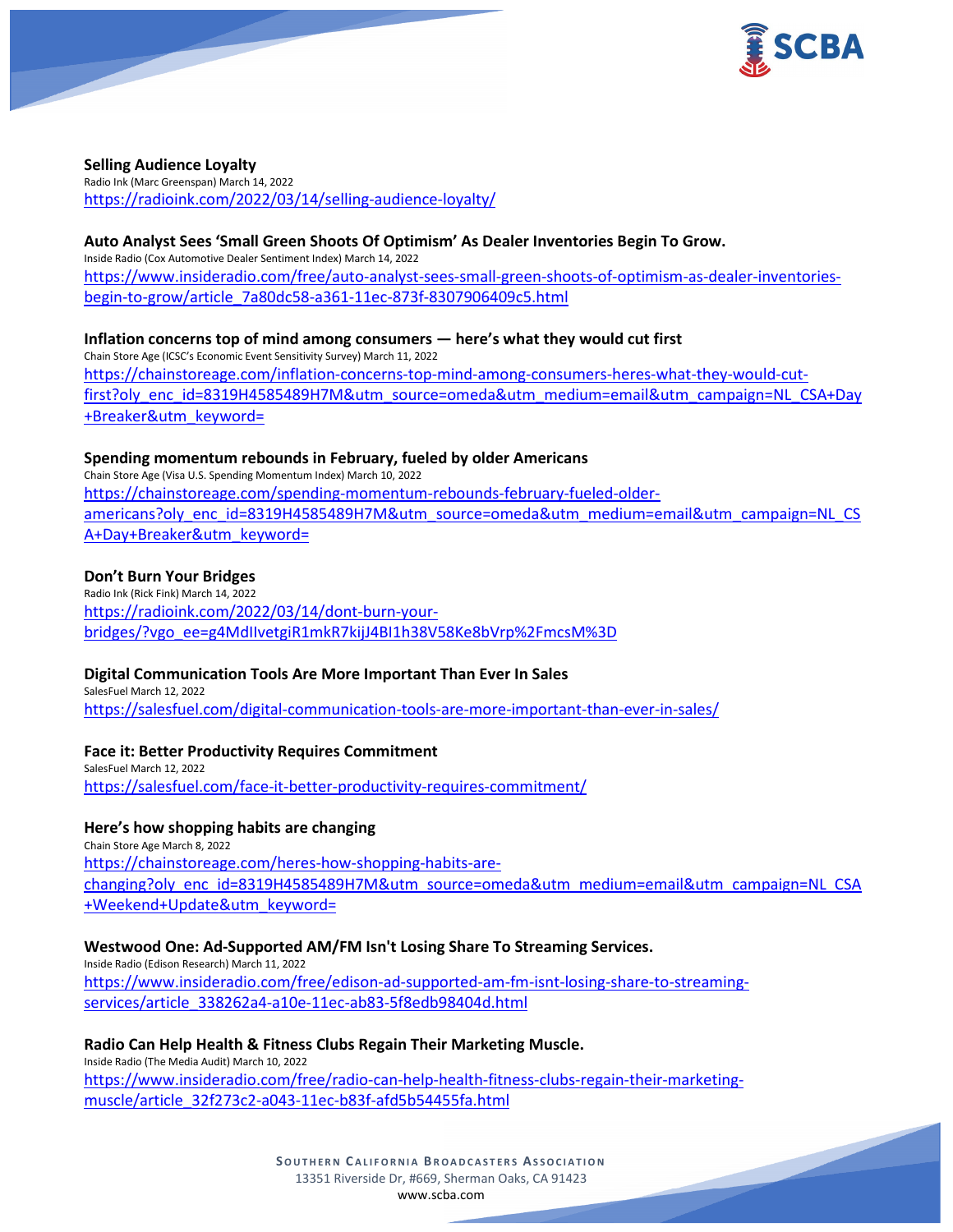

**RESOURCES AND ARTICLES OF INTEREST TO MANAGERS FOR PLANNING AND FORECASTING:**

# *Top Five Selected Articles/Resources*

## **Return Of Advertisers, Live Events and Political Portend Strong 2022, iHeart Execs Say.**

Inside Radio March 16, 2022 [https://www.insideradio.com/free/return-of-advertisers-live-events-and-political-portend-strong-2022-iheart](https://www.insideradio.com/free/return-of-advertisers-live-events-and-political-portend-strong-2022-iheart-execs-say/article_144220de-a4f9-11ec-8673-6b593dd423ba.html)execs[-say/article\\_144220de-a4f9-11ec-8673-6b593dd423ba.html](https://www.insideradio.com/free/return-of-advertisers-live-events-and-political-portend-strong-2022-iheart-execs-say/article_144220de-a4f9-11ec-8673-6b593dd423ba.html)

## **\$14.7 Billion Local Audio Market Ad Forecast Released by BIA**

BIA Advisory Services March 14, 2022 http://blog.biakelsey.com/index.php/2022/03/14/14[-7-billion-local-audio-market-ad-forecast-released-by-bia/](http://blog.biakelsey.com/index.php/2022/03/14/14-7-billion-local-audio-market-ad-forecast-released-by-bia/)

## **BIA: Local Radio On-Air Ad Spending To Hit \$12.7 Billion In 2022.**

Inside Radio March 15, 2022 [https://www.insideradio.com/free/bia-local-radio-on-air-ad-spending-to-hit-12-7-billion-in-](https://www.insideradio.com/free/bia-local-radio-on-air-ad-spending-to-hit-12-7-billion-in-2022/article_bb22e492-a42c-11ec-8e1a-e366c1b25f35.html)[2022/article\\_bb22e492-a42c-11ec-8e1a-e366c1b25f35.html](https://www.insideradio.com/free/bia-local-radio-on-air-ad-spending-to-hit-12-7-billion-in-2022/article_bb22e492-a42c-11ec-8e1a-e366c1b25f35.html)

#### **Attention, Stations: Foreign Sponsor ID Is Now in Effect**

**The FCC says effective today, stations must comply with the new rule** RadioWorld March 15, 2022

[https://www.radioworld.com/news-and-business/business-and-law/attention-stations-foreign-sponsor-id-is](https://www.radioworld.com/news-and-business/business-and-law/attention-stations-foreign-sponsor-id-is-now-in-effect?utm_source=SmartBrief&utm_medium=email&utm_campaign=4648350D-154C-4DA2-9142-DE99FB80994C&utm_content=48273B6B-3E99-4568-A021-A4D7F9AF440C&utm_term=56635b9b-0180-46fb-92ea-d1c65bc244bb)[now-in-effect?utm\\_source=SmartBrief&utm\\_medium=email&utm\\_campaign=4648350D-154C-4DA2-9142-](https://www.radioworld.com/news-and-business/business-and-law/attention-stations-foreign-sponsor-id-is-now-in-effect?utm_source=SmartBrief&utm_medium=email&utm_campaign=4648350D-154C-4DA2-9142-DE99FB80994C&utm_content=48273B6B-3E99-4568-A021-A4D7F9AF440C&utm_term=56635b9b-0180-46fb-92ea-d1c65bc244bb) [DE99FB80994C&utm\\_content=48273B6B-3E99-4568-A021-A4D7F9AF440C&utm\\_term=56635b9b-0180-46fb-](https://www.radioworld.com/news-and-business/business-and-law/attention-stations-foreign-sponsor-id-is-now-in-effect?utm_source=SmartBrief&utm_medium=email&utm_campaign=4648350D-154C-4DA2-9142-DE99FB80994C&utm_content=48273B6B-3E99-4568-A021-A4D7F9AF440C&utm_term=56635b9b-0180-46fb-92ea-d1c65bc244bb)[92ea-d1c65bc244bb](https://www.radioworld.com/news-and-business/business-and-law/attention-stations-foreign-sponsor-id-is-now-in-effect?utm_source=SmartBrief&utm_medium=email&utm_campaign=4648350D-154C-4DA2-9142-DE99FB80994C&utm_content=48273B6B-3E99-4568-A021-A4D7F9AF440C&utm_term=56635b9b-0180-46fb-92ea-d1c65bc244bb)

#### **Is It Time to Restructure Your Sales Operation?**

The Center For Sales Strategy (Jim Hopes) March 14, 2022 [https://blog.thecenterforsalesstrategy.com/is-it-time-to-restructure-your-sales](https://blog.thecenterforsalesstrategy.com/is-it-time-to-restructure-your-sales-operation?utm_campaign=subscriber&utm_medium=email&_hsmi=206724645&_hsenc=p2ANqtz-8TYPD-SyinH6ydXKpfj8i0o1GYitq_DzJoDyHuYUGJfb8_gops0vVhxvIGqEiGvaYUnpqWQU0wGgmyAZhQ7alPQrNekg&utm_content=206724645&utm_source=hs_email)[operation?utm\\_campaign=subscriber&utm\\_medium=email&\\_hsmi=206724645&\\_hsenc=p2ANqtz](https://blog.thecenterforsalesstrategy.com/is-it-time-to-restructure-your-sales-operation?utm_campaign=subscriber&utm_medium=email&_hsmi=206724645&_hsenc=p2ANqtz-8TYPD-SyinH6ydXKpfj8i0o1GYitq_DzJoDyHuYUGJfb8_gops0vVhxvIGqEiGvaYUnpqWQU0wGgmyAZhQ7alPQrNekg&utm_content=206724645&utm_source=hs_email)-8TYPD-[SyinH6ydXKpfj8i0o1GYitq\\_DzJoDyHuYUGJfb8\\_gops0vVhxvIGqEiGvaYUnpqWQU0wGgmyAZhQ7alPQrNekg&utm\\_](https://blog.thecenterforsalesstrategy.com/is-it-time-to-restructure-your-sales-operation?utm_campaign=subscriber&utm_medium=email&_hsmi=206724645&_hsenc=p2ANqtz-8TYPD-SyinH6ydXKpfj8i0o1GYitq_DzJoDyHuYUGJfb8_gops0vVhxvIGqEiGvaYUnpqWQU0wGgmyAZhQ7alPQrNekg&utm_content=206724645&utm_source=hs_email) [content=206724645&utm\\_source=hs\\_email](https://blog.thecenterforsalesstrategy.com/is-it-time-to-restructure-your-sales-operation?utm_campaign=subscriber&utm_medium=email&_hsmi=206724645&_hsenc=p2ANqtz-8TYPD-SyinH6ydXKpfj8i0o1GYitq_DzJoDyHuYUGJfb8_gops0vVhxvIGqEiGvaYUnpqWQU0wGgmyAZhQ7alPQrNekg&utm_content=206724645&utm_source=hs_email)

## *Curated Articles/Resources for Reference, Background and Tracking*

#### **How podcasts are helping brands meet DEI commitments**

MARKETINGDIVE March 14, 2022 <https://www.marketingdive.com/news/how-podcasts-are-helping-brands-meet-dei-commitments/620326/>

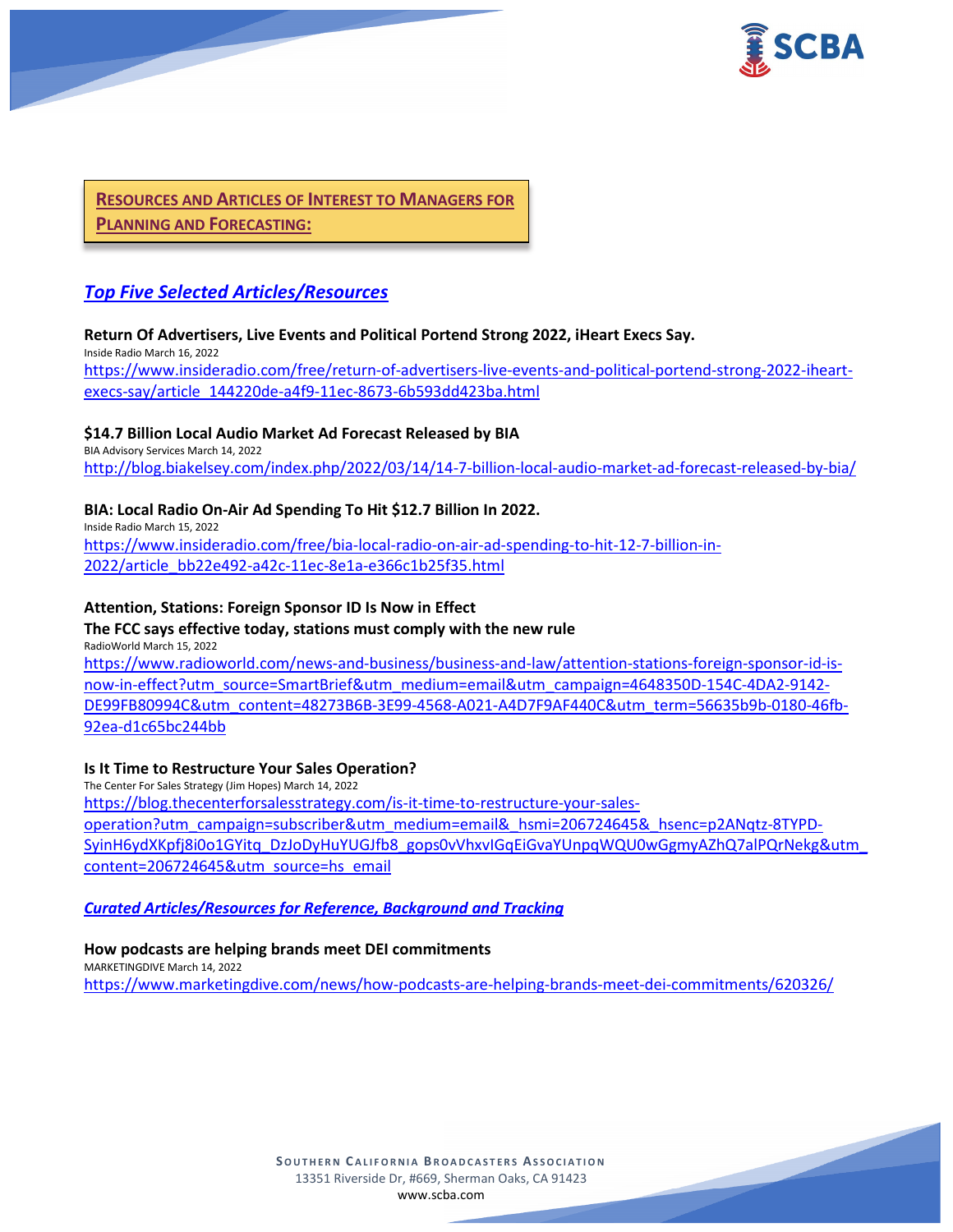

## **Consortium Including Elliott in Advanced Talks to Buy Nielsen Holdings Deal could value TV-ratings company at around \$15 billion including debt**

WSJ March 14, 2022 [https://www.wsj.com/articles/consortium-including-elliott-in-advanced-talks-to-buy-nielsen-holdings-sources](https://www.wsj.com/articles/consortium-including-elliott-in-advanced-talks-to-buy-nielsen-holdings-sources-say-11647278285)[say-11647278285](https://www.wsj.com/articles/consortium-including-elliott-in-advanced-talks-to-buy-nielsen-holdings-sources-say-11647278285)

#### **Would A Privately Held Nielsen Be Better For Radio?**

Inside Radio March 16, 2022 [https://www.insideradio.com/free/would-a-privately-held-nielsen-be-better-for-radio/article\\_82aa93b8-a4f8-](https://www.insideradio.com/free/would-a-privately-held-nielsen-be-better-for-radio/article_82aa93b8-a4f8-11ec-b5ee-2f6bc2fdd87d.html) [11ec-b5ee-2f6bc2fdd87d.html](https://www.insideradio.com/free/would-a-privately-held-nielsen-be-better-for-radio/article_82aa93b8-a4f8-11ec-b5ee-2f6bc2fdd87d.html)

## **Navigating NAB Show 2022: A Guide For Radio Attendees.**

Inside Radio March 14, 2022 [https://www.insideradio.com/free/navigating-nab-show-2022-a-guide-for-radio-attendees/article\\_9b9ed5ac](https://www.insideradio.com/free/navigating-nab-show-2022-a-guide-for-radio-attendees/article_9b9ed5ac-a361-11ec-8424-afd9b3f5b5bf.html)[a361-11ec-8424-afd9b3f5b5bf.html](https://www.insideradio.com/free/navigating-nab-show-2022-a-guide-for-radio-attendees/article_9b9ed5ac-a361-11ec-8424-afd9b3f5b5bf.html)

# **MediaRadar: Podcast Ad Revenue Grew 20% In 2021. More Ads Were Pre-Recorded Too.**

Inside Radio March 14, 2022 [https://www.insideradio.com/podcastnewsdaily/mediaradar-podcast-ad-revenue-grew-20-in-2021-more-ads](https://www.insideradio.com/podcastnewsdaily/mediaradar-podcast-ad-revenue-grew-20-in-2021-more-ads-were-pre-recorded-too/article_b0c48acc-a3b5-11ec-8c24-8f9979185458.html)[were-pre-recorded-too/article\\_b0c48acc-a3b5-11ec-8c24-8f9979185458.html](https://www.insideradio.com/podcastnewsdaily/mediaradar-podcast-ad-revenue-grew-20-in-2021-more-ads-were-pre-recorded-too/article_b0c48acc-a3b5-11ec-8c24-8f9979185458.html)

## **Nielsen Sues TVSquared For Patent Infringement**

MediaPost March 14, 2022 [https://www.mediapost.com/publications/article/372034/nielsen-sues-](https://www.mediapost.com/publications/article/372034/nielsen-sues-tvsquared-for-patent-infringement.html?utm_source=newsletter&utm_medium=email&utm_content=headline&utm_campaign=125587&hashid=XOWE7PwdT4-lekA7MLbhQg)tvsquared-for-patent[infringement.html?utm\\_source=newsletter&utm\\_medium=email&utm\\_content=headline&utm\\_campaign=125](https://www.mediapost.com/publications/article/372034/nielsen-sues-tvsquared-for-patent-infringement.html?utm_source=newsletter&utm_medium=email&utm_content=headline&utm_campaign=125587&hashid=XOWE7PwdT4-lekA7MLbhQg) [587&hashid=XOWE7PwdT4](https://www.mediapost.com/publications/article/372034/nielsen-sues-tvsquared-for-patent-infringement.html?utm_source=newsletter&utm_medium=email&utm_content=headline&utm_campaign=125587&hashid=XOWE7PwdT4-lekA7MLbhQg)-lekA7MLbhQg

## **Are We Thinking About TSL All Wrong?**

Radio Ink (Ken Benson) March 14, 2022 <https://radioink.com/2022/03/14/are-we-thinking-about-tsl-all-wrong/>

## **Music Industry No Longer Sees Radio Royalty Settlement Coming Outside Of Congress.**

Inside Radio March 10, 2022 [https://www.insideradio.com/free/music-industry-no-longer-sees-radio-royalty-settlement-coming-outside-of](https://www.insideradio.com/free/music-industry-no-longer-sees-radio-royalty-settlement-coming-outside-of-congress/article_9923b4f8-a043-11ec-88ca-a713cc6a3878.html)[congress/article\\_9923b4f8-a043-11ec-88ca-a713cc6a3878.html](https://www.insideradio.com/free/music-industry-no-longer-sees-radio-royalty-settlement-coming-outside-of-congress/article_9923b4f8-a043-11ec-88ca-a713cc6a3878.html)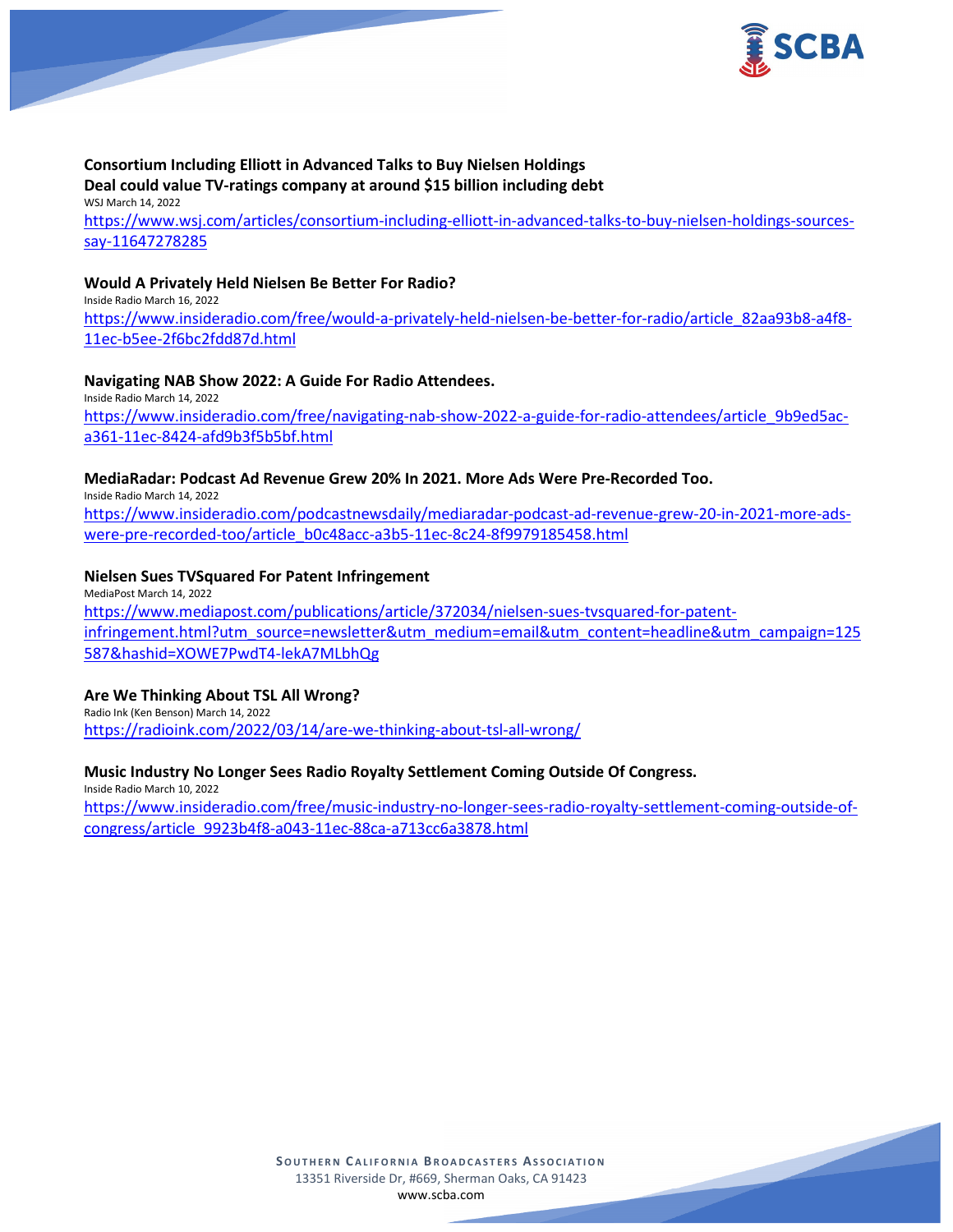



#### **Nielsen PPM Audience Weekly Trends**

**Here are the audience trends for our PPM markets for February Week (February 23 to March 1, 2022) and the Full Month February Survey. The February Full Month metrics all show continued growth as we move into the March Survey.**

#### **Los Angeles (Metro 12+ Population 11,469,700)**

**AQH:**

Nov Monthly - 678,200 Dec Monthly - 662,200 Hol Monthly - 613,500

Jan Monthly - 580,600 Feb Monthly - 620,100

Feb Week 1 - 630,500 Feb Week 2 - 624,700 Feb Week 3 - 603,100 Feb Week 4 - 622,100

#### **Cume:**

Nov Monthly - 10,281,100 Dec Monthly - 10,414,000 Hol Monthly - 10,147,400

Jan Monthly - 9,902,300 Feb Monthly -10,026,000

Feb Week 1 - 9,989,000 Feb Week 2 - 10,045,900 Feb Week 3 - 9,959,100 Feb Week 4 - 10,109,900

# **Riverside/San Bernardino (Metro 12+ Population 2,145,300)**

#### **AQH:**

Nov Monthly - 119,700 Dec Monthly - 114,800 Hol Monthly - 95,700

Jan Monthly - 99,400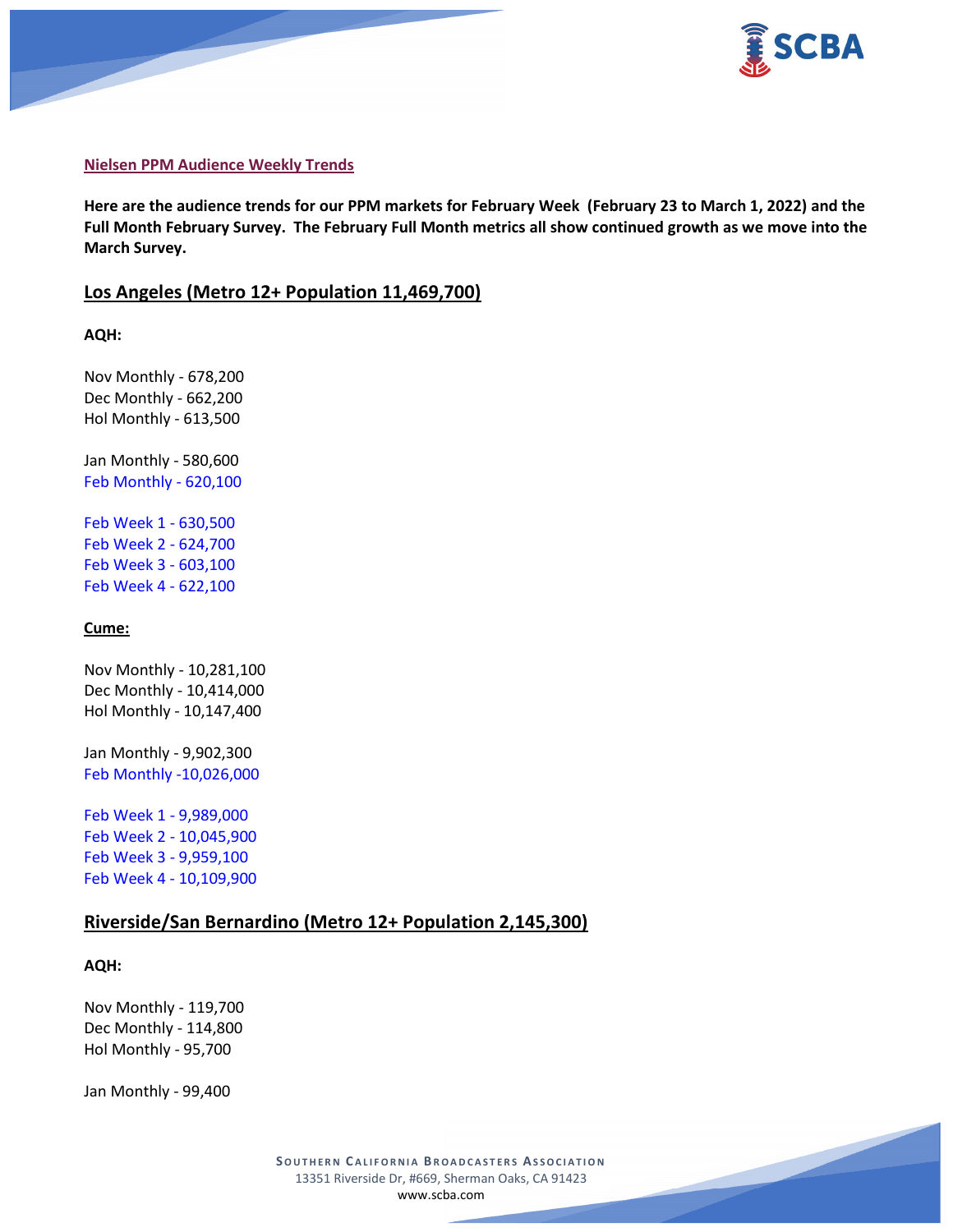

Feb Monthly -113,800

Feb Week 1 - 109,700 Feb Week 2 - 110,100 Feb Week 3 - 117,600 Feb Week 4 - 118,100

#### **Cume:**

Nov Monthly - 1,936,300 Dec Monthly - 1,904,700 Hol Monthly - 1,810,400

Jan Monthly - 1,810,400 Feb Monthly - 1,894,000

Feb Week 1 - 1,917,300 Feb Week 2 - 1,892,600 Feb Week 3 - 1,918,600 Feb Week 4 - 1,847,500

# **San Diego (Metro 12+ Population 2,873,100)**

#### **AQH:**

Nov Monthly - 141,400 Dec Monthly - 131,500 Hol Monthly - 118,500

Jan Monthly - 119,000 Feb Monthly - 124,000

Feb Week 1 - 124,000 Feb Week 2 - 125,100 Feb Week 3 - 115,300 Feb Week 4 - 131,800

#### **Cume:**

Nov Monthly - 2,481,400 Dec Monthly - 2,518,600 Hol Monthly - 2,420,100

Jan Monthly - 2,351,900 Feb Monthly - 2,393,800